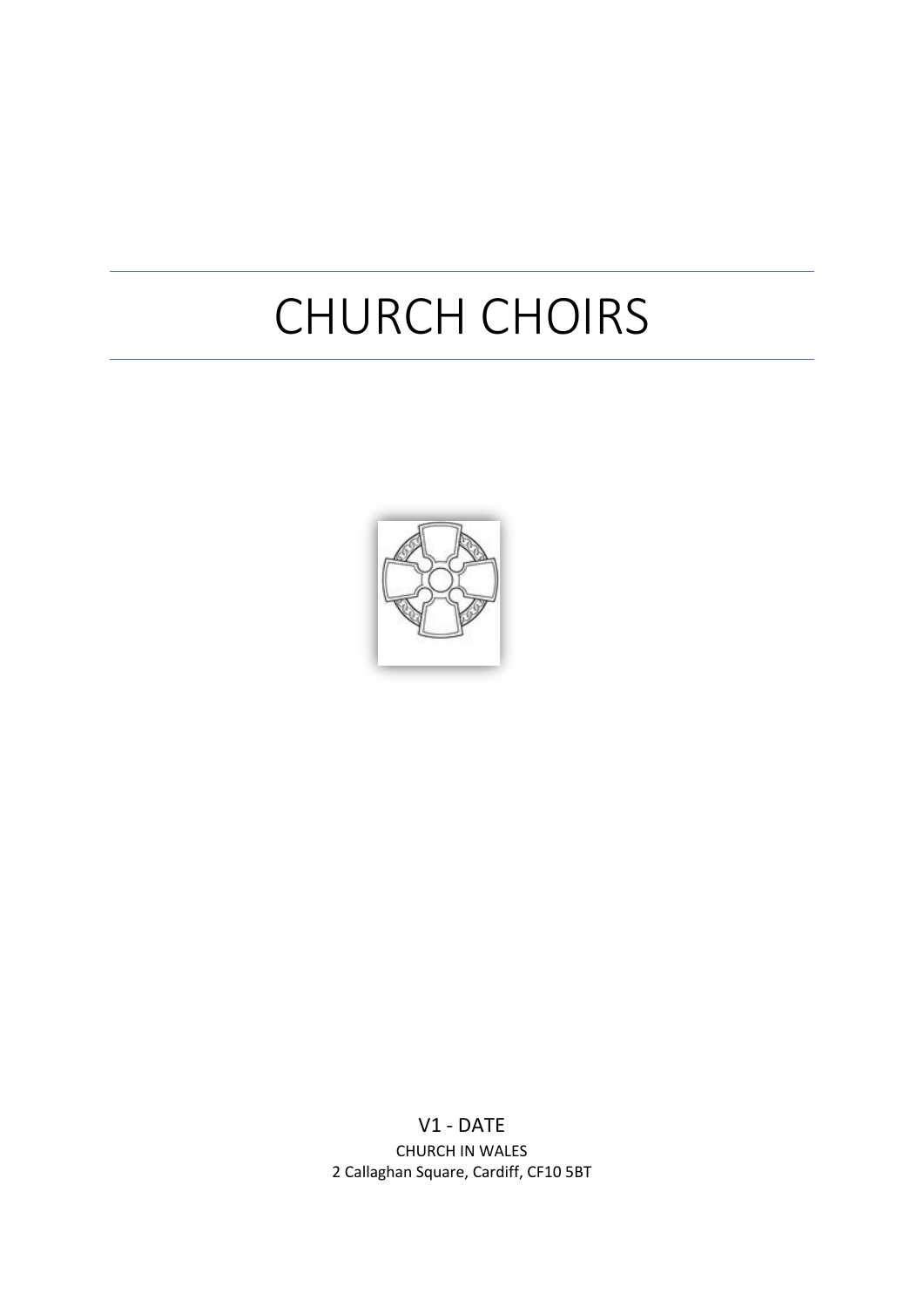# **Table of Contents**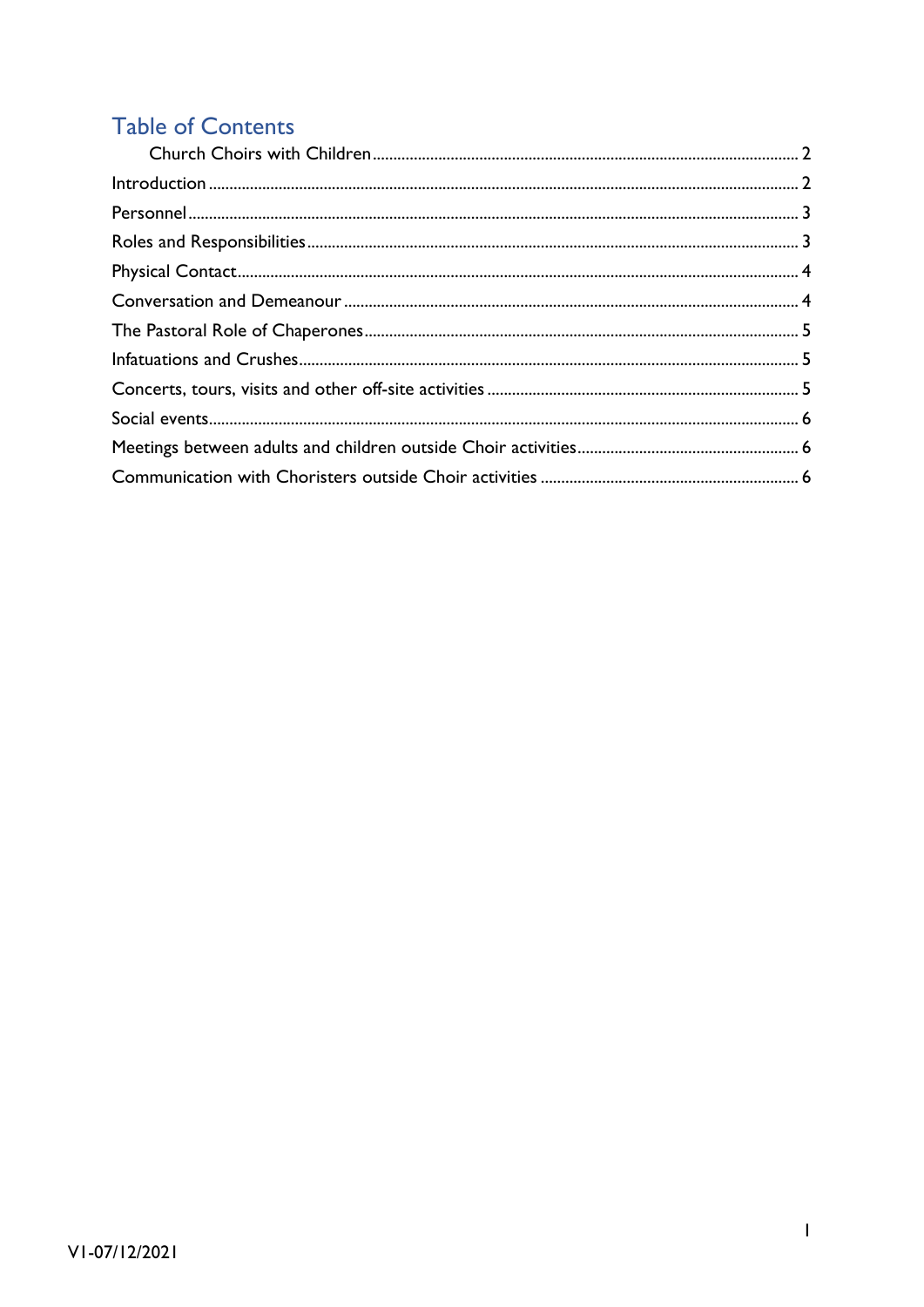#### **Church Choirs with Children**

#### **Code of Practice for Staff and Volunteers**

#### <span id="page-2-1"></span><span id="page-2-0"></span>**Introduction**

Staff and volunteers working and associating with children in the context of cathedral choirs or other church choirs where young people are present should be aware that safeguarding is paramount to both the cathedral (or church) and diocese. This code of practice is published in order that best practice may be followed, and misunderstandings avoided. It is clearly in the interests of all children and adults, and of the Church itself, that staff and volunteers follow this code of practice to avoid putting themselves, colleagues, and choristers at risk.

This code of practice attempts to set out guidelines for the ways in which all adults should interact with children in a music department in order to maintain healthy and unambiguous relationships and avoid situations which may be misinterpreted or misused. For the purposes of this document a child (sometimes referred to as a 'chorister') is anyone of school age, even if over 18, who is currently in a cathedral choir or other church choir or consort or present in or around a cathedral, or with a music department elsewhere.

The contents of this document apply to all Church staff and volunteers who come into contact with children in a choir, including organists, clergy, choir chaperones, parent helpers, lay clerks and adult members of the consort, whether or not they have direct responsibility for the choristers.

Some of the adults who are involved with the choirs may also be parents of choristers. In this instance, it is clearly acceptable for those adults to associate with choristers who are friends of their child in the normal way outside of choir. There is no need to avoid other choristers coming round to play with their child, or to avoid giving lifts to other choristers along with their own children, etc. Common sense must prevail. It may, however, be wise to make it clear to the parents of such other choristers that any arrangements made are private arrangements between parents and not connected to one's position in the cathedral.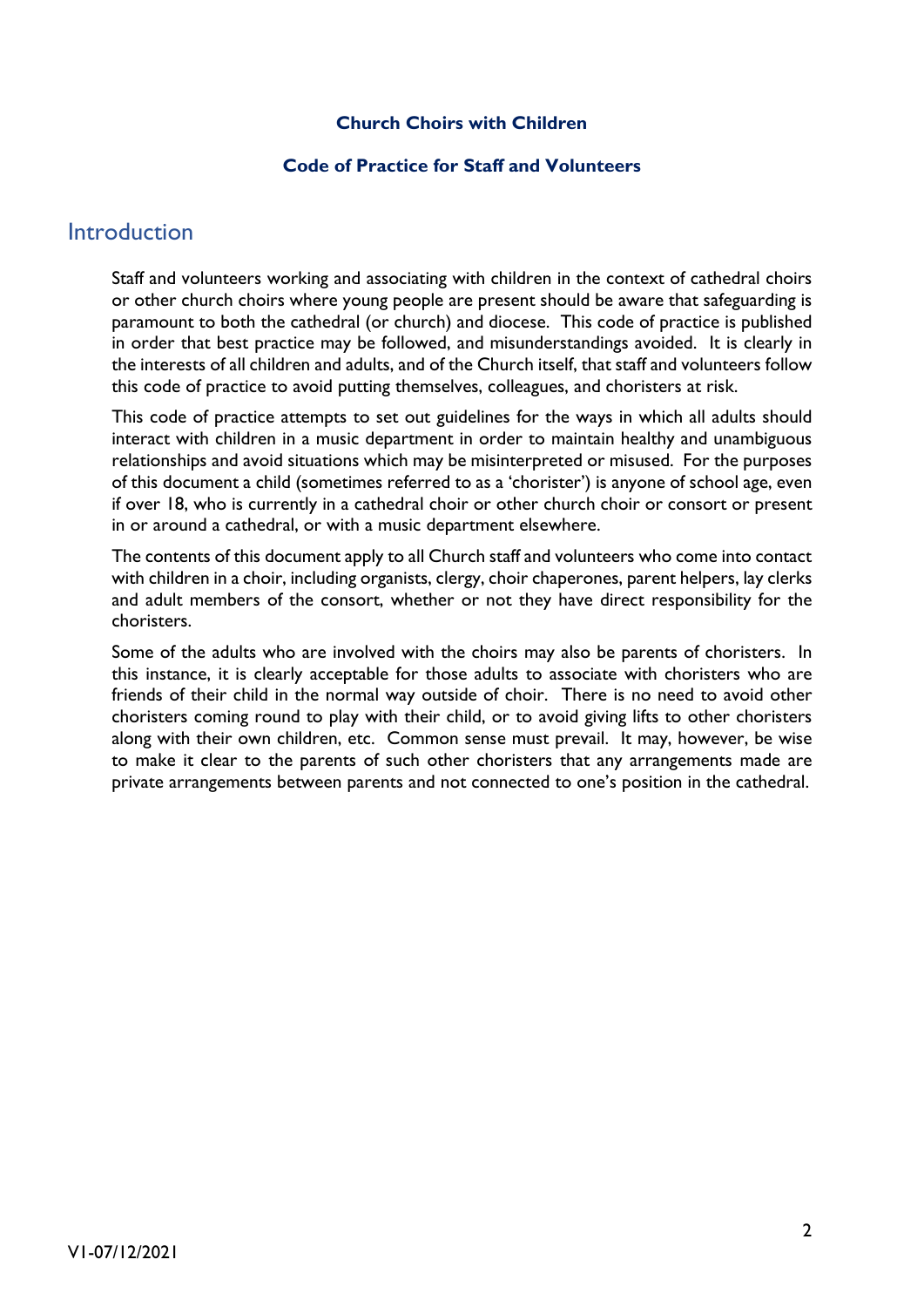### <span id="page-3-0"></span>Personnel

The adults who are in regular contact with children in the choirs are:

- the director of music
- the assistant organist
- the cathedral clergy
- the choir chaperones
- the lay clerks
- the adult singers in a cathedral consort or other church choir

All adults should take care that their relationships with choir children reflect the age, gender and maturity of the children involved. It is especially important that all aspects of demeanour, language, and attitude, however conveyed, do not give rise to misunderstandings, especially when dealing with adolescent or older boys and girls.

#### <span id="page-3-1"></span>Roles and Responsibilities

The director of music and the assistant organist are those principally responsible for the welfare of the choristers. They are employed by chapter and have a duty of care for the choristers. At all times when the choristers are at a cathedral, except in extreme circumstances, at least one organist/director is present and in a position of principal responsibility for the choristers. This responsibility includes musical and pastoral matters.

A team of voluntary choir chaperones assist in looking after the choristers. They are responsible for pastoral matters during their periods of duty, and deal with choristers' food and drink, sickness, the attendance register, misbehaviour, and emotional issues. They are responsible to the director of music and should report any significant issues arising during their duties to the organist/director in charge, who should in turn report them to the director of music as soon as reasonably possible.

There are a number of adult lay clerks in a cathedral or church choir and adult singers in the consort. These singers have no direct disciplinary or pastoral responsibilities for the choristers unless it is delegated to them by the organist/director on duty for a particular period, although they will naturally interact with the choristers and engage in conversation around practices and service. In extreme situations in the absence of the organist/director or chaperones they should deal with any problems that affect the choristers, but they should always report the action they have taken to the organist/director on duty as soon as practically possible. Although they have no responsibility for the discipline of the choristers, a very occasional instruction or rebuke might sometimes be in order (e.g., asking a chorister to be quiet or to desist from an antisocial or dangerous action) and can serve to reinforce the instructions and expectations of the choir director and chaperones. Any such rebuke must be mild, infrequent, and not repeatedly directed at the same chorister. If further action is thought to be necessary, this should be communicated to the chaperone or choir director, who will deal with the matter in a way they consider appropriate (which may on occasions be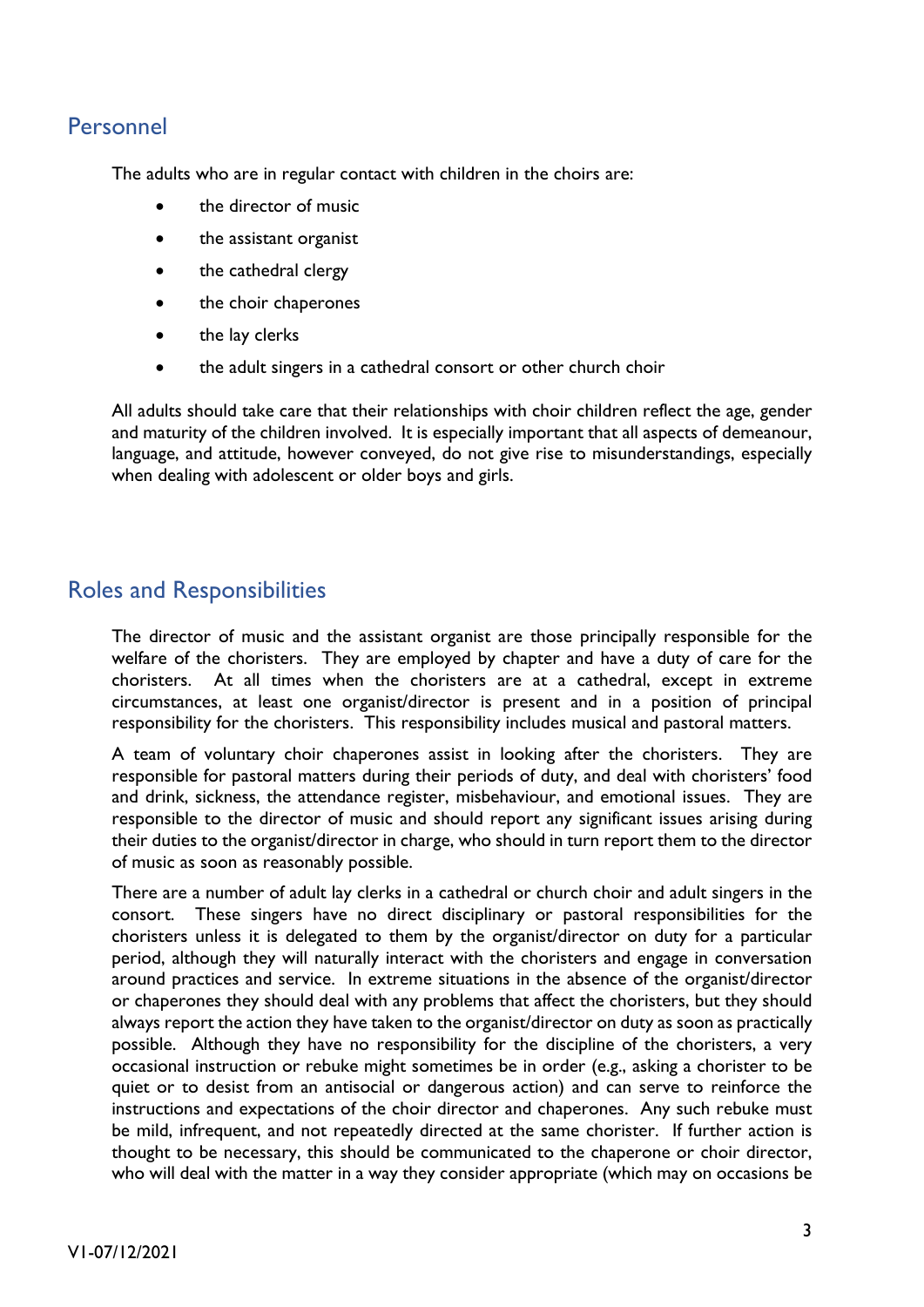ignoring the behaviour for the time being). It is rare for bad behaviour to be reported to parents rather than being dealt with by choir personnel, and the only person authorised to do so is the choir director (either the director of music or the assistant organist).

## <span id="page-4-0"></span>Physical Contact

All adults should avoid physical contact with the choristers, except in the following circumstances:

- Restraining a child to prevent them harming or injuring themselves or others or doing damage to property. Only reasonable restraint must be used.
- Comforting a child in distress. This should be done with the knowledge of, and preferably in the sight of, other adults.
- Administering First Aid.
- Sharing the peace at the Eucharist with a handshake.

Physical contact should be minimal, appropriate, and not prolonged or often repeated. Adults should take into account the age of the child concerned and take care to avoid contact which may be wrongly interpreted. If any unusual physical contact occurs between an adult and a child, even accidentally, it is important that the adult reports the incident to the director of music as soon as reasonably possible, no matter how embarrassing or trivial the incident may be.

#### <span id="page-4-1"></span>Conversation and Demeanour

All adults should avoid comments in the presence of children, which could be taken to have sexual overtones, or be regarded as intimate: neither should they encourage debate or discussion of such subjects. There are a few possible exceptions to this rule. In situations where a child's distress is caused by physical or emotional concerns which have to be acknowledged in the interest of helping the child at that time, a chaperone (or in extreme circumstances an organist/director) may need to listen to a child explaining a personal problem and respond appropriately. They should not promise to be a confidante in such circumstances and must report the incident to the director of music, the cathedral's safeguarding co-ordinator and Provincial Safeguarding Officer as soon as possible.

Adults should ensure that all topics of conversation with children are appropriate, bearing in mind the age of the child. They should use their professional judgement to ensure that they are not drawn into areas of conversation inappropriate to their duties or their relationship to the child concerned.

The persistent and hurtful use of sarcastic, demeaning, or insensitive comments towards young people is a form of abuse and should be avoided.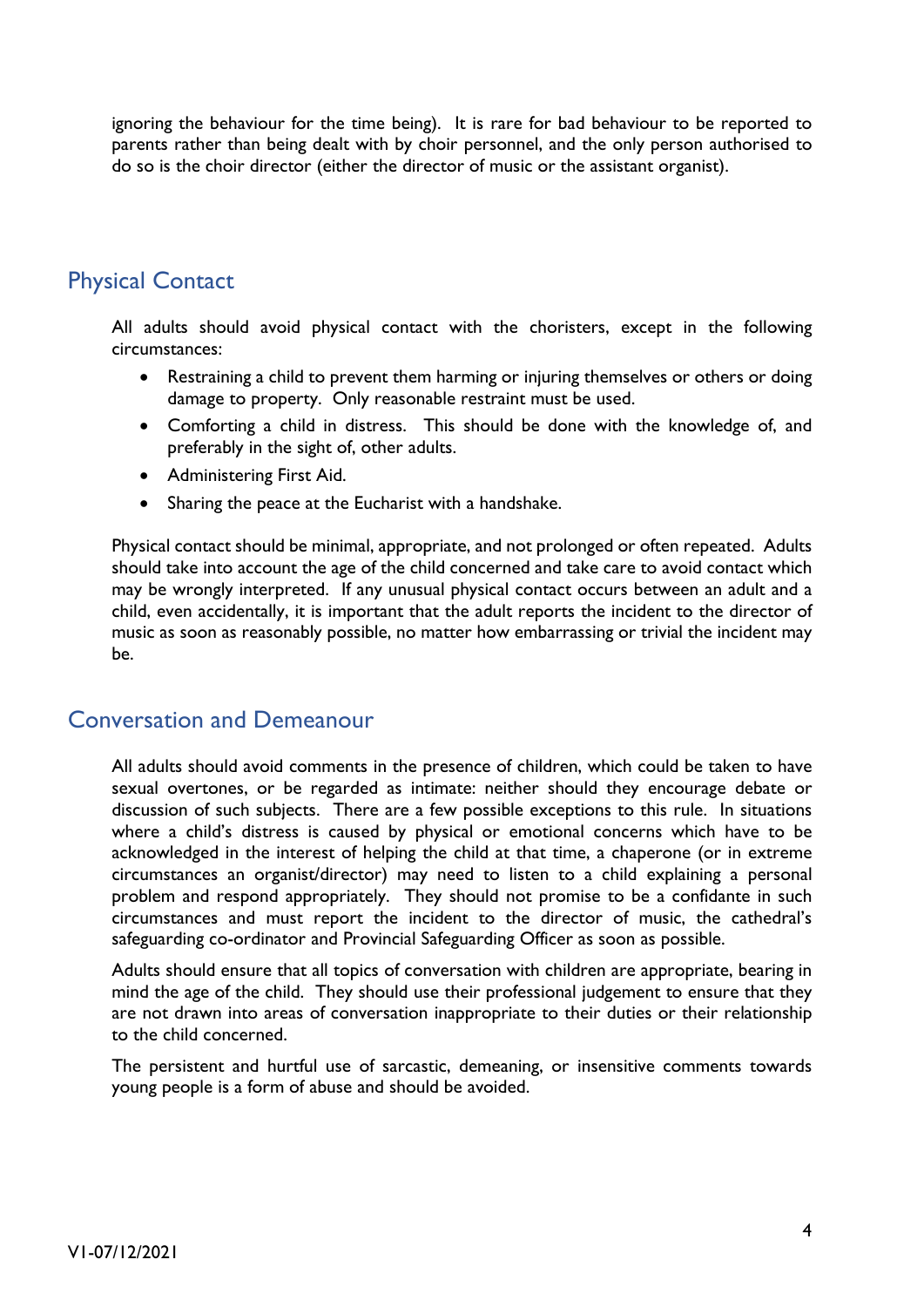#### <span id="page-5-0"></span>The Pastoral Role of Chaperones

The chaperone may be the first person a child confides in, particularly if there are difficulties at home. Such encounters may require more collaborative engagement with the school. It may be in some circumstances that the cathedral (or church), through the gathering of information from the chaperone regarding a child's home situation, should work in collaboration with the school the child is attending, who may also be alive to the child's care or unhappiness. For example, a parent not collecting a child, or a child being a prime carer for a parent or having to do domestic work at home that impact on the child's well-being. These situations require pastoral care and working with other agencies, especially the school. Advice should be sought from a Provincial Safeguarding Officer if the chaperone has any areas of doubt.

#### <span id="page-5-1"></span>Infatuations and Crushes

Adults should be aware of the possibility of infatuations and crushes developing, particularly in the case of adolescent and older children. They should alert a colleague if they observe a chorister developing an infatuation which could put that colleague at risk. Adults should remain professional and not add to the child's problems by joking about or providing any such situation. If they are concerned about a particular developing situation, they should talk with the director of music about it. Should a chorister initiate an unacceptable physical or verbal approach, the adult concerned should gently but firmly disengage himself/herself and explain that such closeness is not appropriate or acceptable. However, they should be careful not to react in such a way as to humiliate the child.

If a chorister develops a tendency regularly to stay behind with an adult as if to help, or to discuss matters, he/she should act to avoid this situation developing, either by asking another chorister to help with the same task, inviting another adult or chorister into the room, or preventing the opportunity recurring.

#### <span id="page-5-2"></span>Concerts, tours, visits, and other off-site activities

When choir activities occur away from the cathedral (or church), adults should adhere to the same standards of conduct and behaviour, even in situations where they are 'off-duty' but in the presence of choristers. Adults should consider how their deportment and conversation may be perceived by choristers and understand that they may be held up as role models by some choristers.

Adults should be vigilant in foreseeing problems which may occur in unfamiliar settings. On tour children have less access to their parents, and some degree of homesickness may be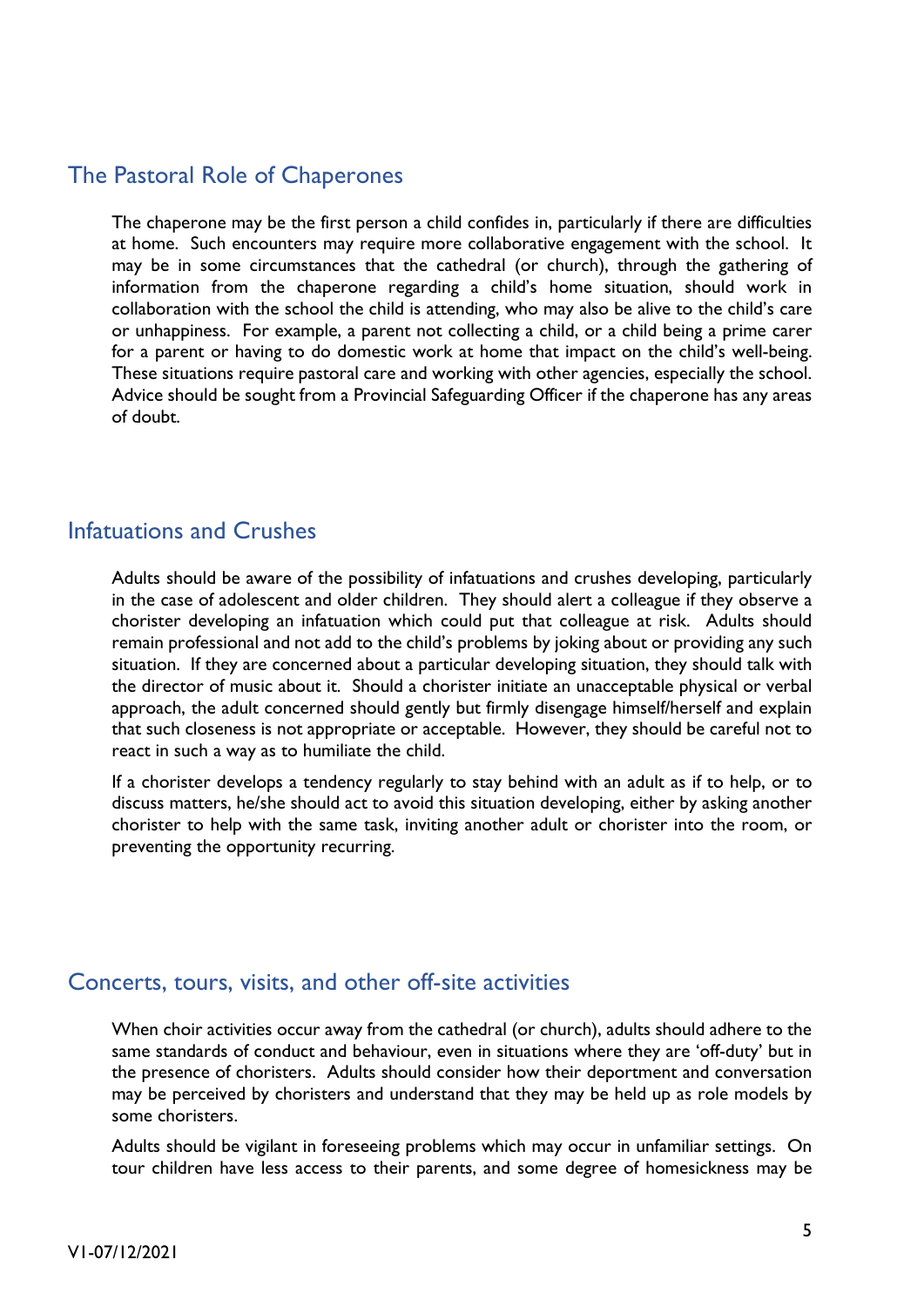experienced, in particular by younger children. While it is appropriate for adults to reassure children in this context, they should not allow an inappropriate relationship to develop on account of a child's neediness or difficulties. Where adults detect a danger in this regard it is important that they bring other appropriate adults into the situation, so that the child concerned is not dependent on any one adult.

#### <span id="page-6-0"></span>Social events

There are a number of social events in any music department calendar. Adults should be aware that the more relaxed relationships that may sometimes be appropriate in these contexts can be misinterpreted by young people. It is important to emphasise that the standards of conduct and behaviour around the choristers should be no different from those in choir activities. Adults should be aware of the particular care which should be taken with older, more mature choristers in these circumstances.

#### <span id="page-6-1"></span>Meetings between adults and children outside Choir activities

It may appear to some that a cathedral (or church) should only be concerned with interaction between choristers and adults during choir activities. However, were a situation involving a child and adult from the choir to develop outside the bounds of choir activities, this would obviously impact on the Church.

It is usually inappropriate for an adult to arrange to meet with, to agree to meet with, or to prolong an accidental meeting with a chorister outside the choir environment. If adults foresee such an occasion developing, they should discuss it with the director of music. There are few exceptions to this rule, but one is a case where an adult is privately engaged by a parent in teaching a child on an instrument or in music theory. It is also possible that an adult may need to engage professionally with a child in a different context (e.g., as a member of staff at a school).

It is appropriate for members of staff to meet with children in the presence of their parents outside choir activities. However, parents should be encouraged to make their child aware of the appropriate relationship with the adult concerned to avoid confusion both in an out of the choir situation.

#### <span id="page-6-2"></span>Communication with Choristers outside Choir activities

With parents' consent, the email addresses of older choristers can be added to the choir database, so that they receive the same emails as their parents do relating to choir activities. These email addresses are held only by the director of music and will not be used by him or her to communicate with the chorister individually.